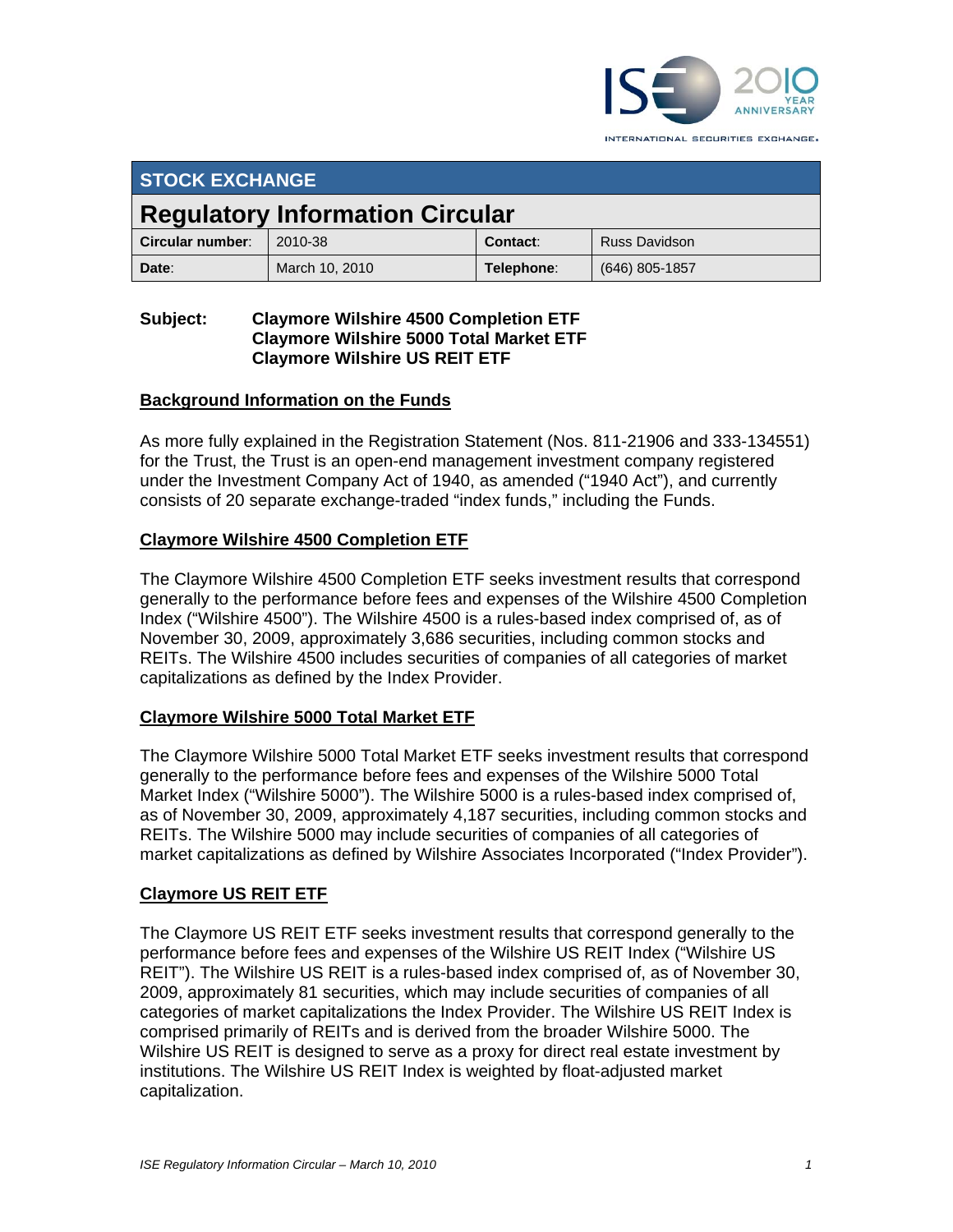

Claymore Advisors, LLC is the investment adviser for the Funds. Claymore Securities, Inc. is the distributor for the Funds ("Distributor"). The BNY Mellon is the custodian and fund accounting and transfer agent for the Funds.

As described more fully in the Trust's prospectus ("Prospectus") and Statement of Additional Information ("SAI"), the Wilshire 5000 will issue and redeem shares at their net asset value ("NAV") only in large blocks of 100,000 Shares, the Wilshire 4500 will issue and redeem shares at their NAV only in large blocks 200,000 Shares and the Wilshire REIT will issue and redeem shares at their NAV only in large blocks of 50,000 (each, a "Creation Unit"). Creation Units will be issued and redeemed principally in-kind for securities included in the underlying index. Shares may be redeemed only in Creation Units at their NAV. An order to redeem Creation Units of the Funds may only be effected by or through an Authorized Participant. Creation Units are issued and redeemed principally in-kind for securities included in a specified index. Except when aggregated in Creation Units, Shares are not redeemable securities of the Funds.

Dividends from net investment income, if any, will be distributed quarterly for the Wilshire REIT and annually for the Wilshire 5000 and Wilshire 4500. The Funds may also pay a special distribution at the end of the calendar year to comply with federal tax requirements.

The Depository Trust Company ("DTC") serves as securities depository for the Shares, which may be held only in book-entry form; stock certificates will not be issued. DTC, or its nominee, is the record or registered owner of all outstanding Shares.

The NAV per Share of the Fund will be determined as of the close of trading (normally, 4:00 p.m. Eastern Time ("ET")) on each day that the Exchange is open for business (a "Business Day"). The NAV is calculated by dividing the value of the net assets of the Funds (i.e., the value of its total assets less total liabilities) by the total number of Shares outstanding, rounded to the nearest cent. NAV will be available from the Distributor and will also available to National Securities Clearing Corporation ("NSCC") participants through data made available from NSCC.

The Trust's registration statement describes the various fees and expenses for the Funds' Shares. For a more complete description of the Funds and the underlying indexes, visit www.claymore.com.

## **Principal Risks**

Interested persons are referred to the Prospectus for a description of risks associated with an investment in the Shares. These risks include stock market risks and the risk that a Funds' return may not match the return of its index for a number of reasons, including the incursion by a Fund of operating expenses and costs not applicable to its index. In addition, as noted in the Prospectus, the Shares may trade at market prices that may differ from their NAV. The NAV of the Shares will fluctuate with changes in the market value of the Funds' holdings. The market prices of the Shares will fluctuate in accordance with changes in NAV as well as the supply and demand for the Shares on the Exchange.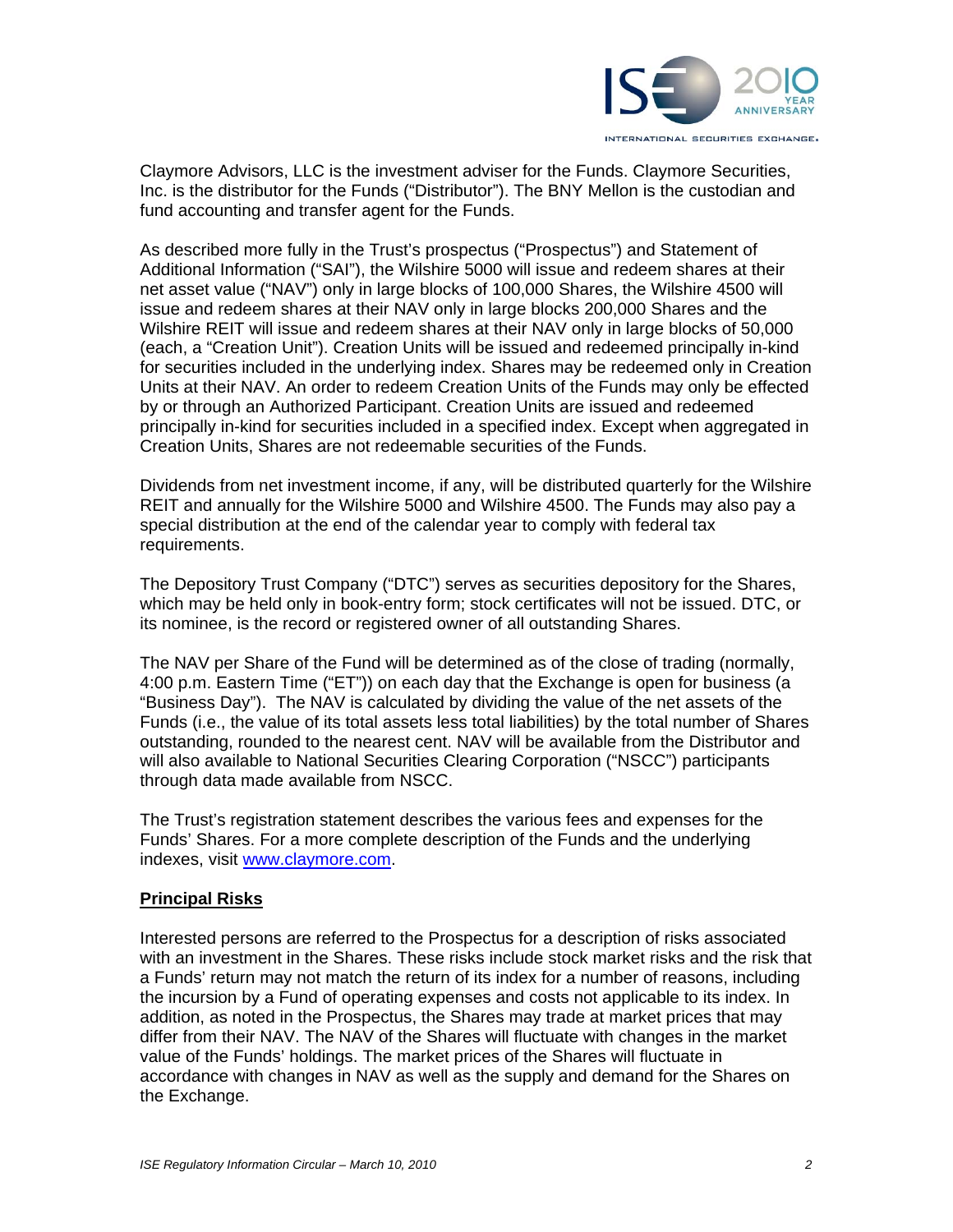

## **Exchange Rules Applicable to Trading in the Shares**

The Shares are considered equity securities, thus rendering trading in the Shares subject to the Exchange's existing rules governing the trading of equity securities.

#### **Trading Hours**

Trading in the Shares on ISE is on a UTP basis and is subject to ISE equity trading rules. The Shares will trade from 8:00 a.m. until 8:00 p.m. Eastern Time. Equity Electronic Access Members ("Equity EAMs") trading the Shares during the Extended Market Sessions are exposed to the risk of the lack of the calculation or dissemination of underlying index value or intraday indicative value ("IIV"). For certain derivative securities products, an updated underlying index value or IIV may not be calculated or publicly disseminated in the Extended Market hours. Since the underlying index value and IIV are not calculated or widely disseminated during Extended Market hours, an investor who is unable to calculate implied values for certain derivative securities products during Extended Market hours may be at a disadvantage to market professionals.

### **Trading Halts**

ISE will halt trading in the Shares in accordance with ISE Rule 2101(a)(2)(iii). The grounds for a halt under this Rule include a halt by the primary market because it stops trading the Shares and/or a halt because dissemination of the IIV or applicable currency spot price has ceased, or a halt for other regulatory reasons. In addition, ISE will stop trading the Shares if the primary market de-lists the Shares.

#### **Delivery of a Prospectus**

Pursuant to federal securities laws, investors purchasing Shares must receive a prospectus prior to or concurrently with the confirmation of a transaction. Investors purchasing Shares directly from the Fund (by delivery of the Deposit Amount) must also receive a prospectus.

Prospectuses may be obtained through the Distributor or on the Fund's website. The Prospectus does not contain all of the information set forth in the registration statement (including the exhibits to the registration statement), parts of which have been omitted in accordance with the rules and regulations of the SEC. For further information about the Fund, please refer to the Trust's registration statement.

#### **Exemptive, Interpretive and No-Action Relief Under Federal Securities Regulations**

The Commission has issued letters dated October 24, 2006 and November 21, 2005 (together, the "No- Action Letters") granting exemptive, interpretive and no-action relief from certain provisions of and rules under the Securities Exchange Act of 1934 for exchange-traded funds listed and traded on a registered national securities exchange that meet certain criteria.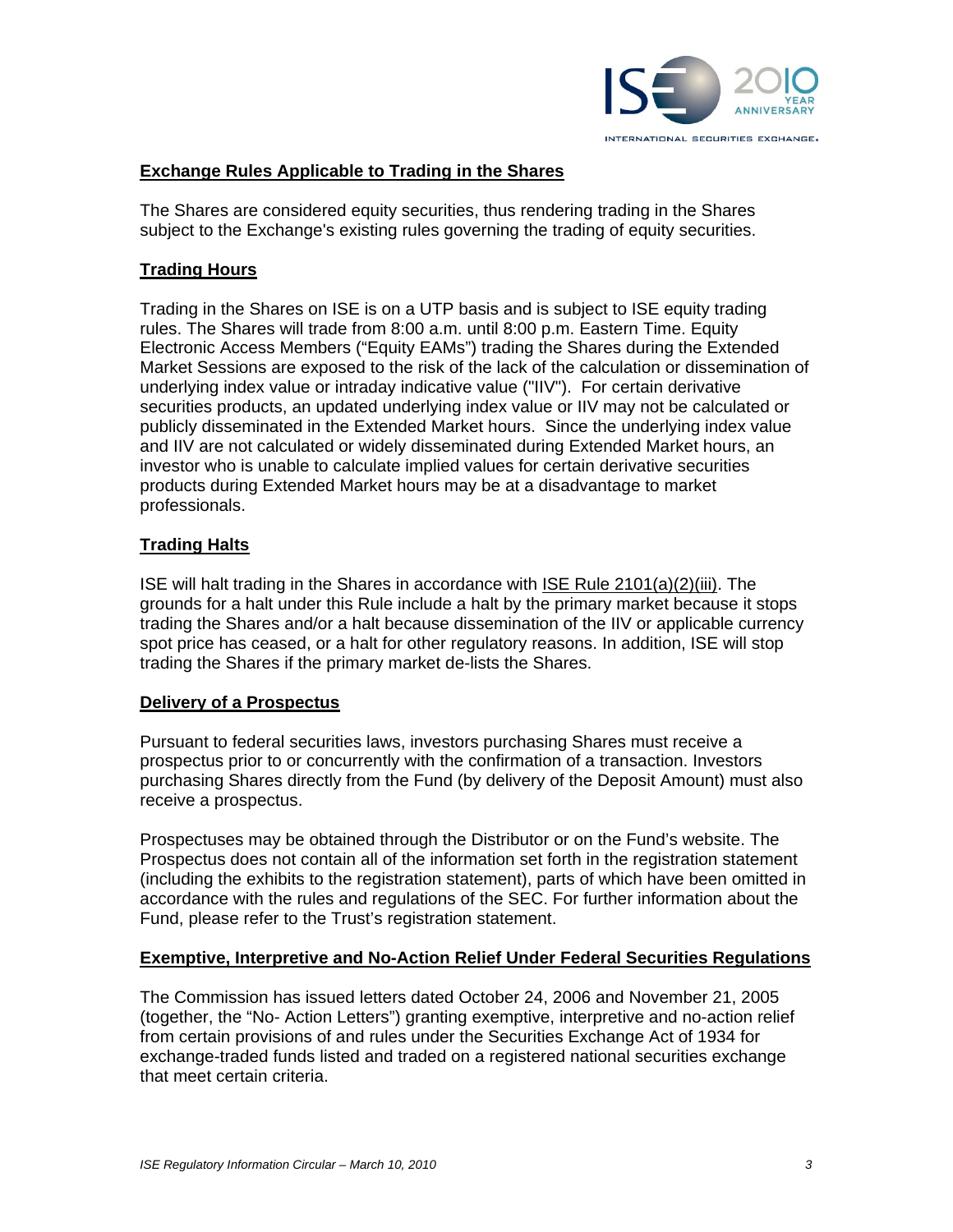

# **Regulation M Exemptions**

Generally, Rules 101 and 102 of Regulation M prohibit any "distribution participant" and its "affiliated purchasers" from bidding for, purchasing, or attempting to induce any person to bid for or purchase any security which is the subject of a distribution until after the applicable restricted period, except as specifically permitted in Regulation M. The provisions of the Rules apply to underwriters, prospective underwriters, brokers, dealers, and other persons who have agreed to participate or are participating in a distribution of securities.

The Commission issued a No-Action Letter by which persons participating in a distribution of shares of a fund may engage in secondary market transactions in such shares during their participation in such a distribution, despite the requirements of from Rule 101 under Regulation M. In addition, the SEC has permitted persons who may be deemed to be participating in the distribution of shares of a fund (i) to purchase securities for the purpose of purchasing creation unit aggregations of fund shares and (ii) to tender securities for redemption in Creation Unit Aggregations. Further, the Commission has clarified that the tender of fund shares to the Fund for redemption does not constitute a bid for or purchase of any of the Funds' securities during the restricted period of Rule 101. The Commission has issued a No-Action Letter to paragraph (e) of Rule 102 under Regulation M which allow the redemption of fund shares in creation unit aggregations during the continuous offering of shares.

## **SEC Rule 14e-5**

The Commission has permitted any person acting as a dealer-manager of a tender offer for a component security of fund (1) to redeem fund shares in creation unit aggregations from the issuer that may include a security subject to such tender offer and (2) to purchase fund shares during such tender offer.

#### **Rule 10b-17**

The Commission has granted an exemption from the requirements of Rule 10b-17 with respect to transactions in ETF shares, for ETFs registered as open-end management investment companies.

#### **SEC Rule 15c1-5 and 15c1-6**

The Commission has issued a No-Action letter with respect to Rule 15c1-5 and Rule 15c1-6 as to the required disclosure of control by a broker or dealer with respect to creations and redemptions of fund shares and secondary market transactions therein.

**This Regulatory Information Circular is not a statutory Prospectus. Equity EAMs should consult the Trust's Registration Statement, SAI, Prospectus and the Fund's website for relevant information.**